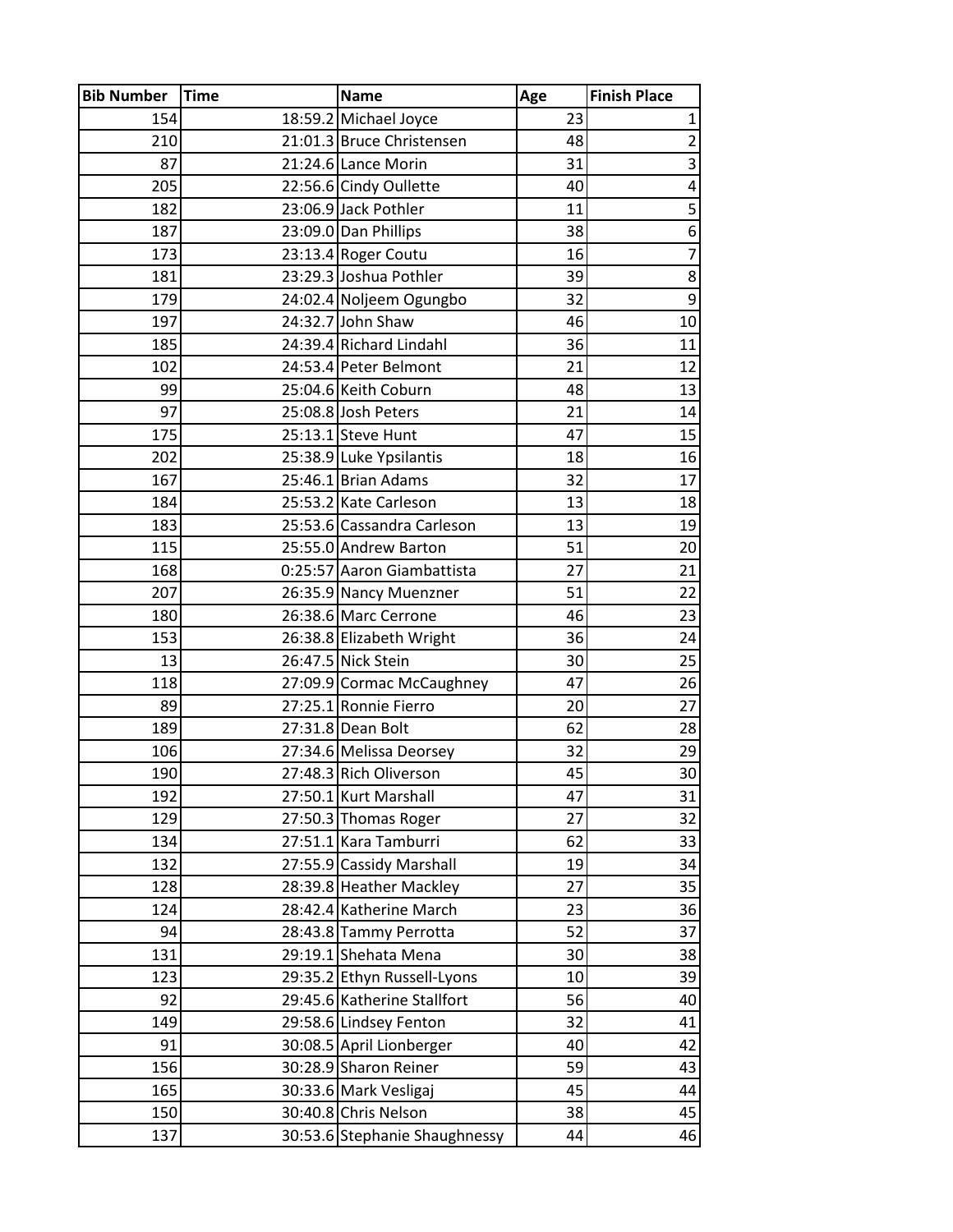| 188    |                   | 30:55.3 Kelly Brix             | 41 | 47 |
|--------|-------------------|--------------------------------|----|----|
| 151    |                   | 31:06.7 Bruce Bumpus           | 61 | 48 |
| 204    |                   | 31:13.7 Rachel Fox             | 35 | 49 |
| 113    |                   | 31:31.8 Danielle LaFlamme      | 24 | 50 |
| 85     |                   | 31:45.1 Tony Aversano          | 45 | 51 |
| 84     |                   | 31:45.9 Beth-Ann Aversano      | 44 | 52 |
| 155    |                   | 32:06.8 Caleb Warner           | 29 | 53 |
| 98     |                   | 32:25.3 Aleasha Coburn         | 47 | 54 |
| 109    |                   | 32:30.8 Annie Campanaro        | 50 | 55 |
| 112    |                   | 33:03.6 Ray Coombs             | 49 | 56 |
| 133    |                   | 33:21.1 Ben Mattheis           | 46 | 57 |
| 147    | 33:25.1 Jeff Dill |                                | 41 | 58 |
| 107    |                   | 33:39.2 Amy Hatfield           | 29 | 59 |
| 198    |                   | 33:45.2 Darra Meder            | 44 | 60 |
| 177    |                   | 34:04.0 Norm Diggs             | 54 | 61 |
| 171    |                   | 34:29.5 Kristen Coutu          | 48 | 62 |
| 186    |                   | 34:29.3 Keith Lesage           | 47 | 63 |
| 144    |                   | 35:12.9 Anna McGoldrick        | 10 | 64 |
| 143    |                   | 35:19.0 Maria McGoldrick       | 51 | 65 |
| 88     |                   | 35:31.9 Nicholas Fierro        | 23 | 66 |
| 135    |                   | 35:42.3 Sarah Ernest           | 45 | 67 |
| 96     |                   | 35:42.0 Shelly Opalski         | 51 | 68 |
| 196    |                   | 35:42.1 Thomas Brown           | 50 | 69 |
| 110    |                   | 35:42.5 Katherine Krasney      | 36 | 70 |
| 116    |                   | 35:52.0 Nicole Clebowicz       | 40 | 71 |
| 86     |                   | 36:12.0 Karen D'Elia           | 55 | 72 |
| 126    |                   | 36:13.0 Daniel Maynard         | 49 | 73 |
| 26     |                   | 36:52.9 Kevin Johnston         | 57 | 74 |
| 178    |                   | 36:55.5 Susan Beauregard       | 48 | 75 |
| 169    |                   | 36:59.9 Dayne Stewkesbury      | XX | 76 |
| 111    |                   | 37:14.5 Kimberly Coombs        | 44 | 77 |
| 127    |                   | 37:25.2 Julia Maynard          | 56 | 78 |
| 201    |                   | 37:45.0 Anella Porto           | 15 | 79 |
| 114    |                   | 37:45.5 Sharon Rosenblatt      | 28 | 80 |
| 194    |                   | 37:51.1 Bruce Grisafe          | 62 | 81 |
| 136    |                   | 37:51.9 Marc Goldberg          | 50 | 82 |
| 174    |                   | 37:55.0 Richard Zbrozek        | 69 | 83 |
| 125    |                   | 38:08.9 Chris Pappa            | 40 | 84 |
| 170    |                   | 38:21.2 Debbi Colletti         | 48 | 85 |
| No BIB |                   | 38:40.2 Ken- Plainfield Police |    | 86 |
| 199    |                   | 39:06.4 Angela Petitti         | 47 | 87 |
| 117    |                   | 39:20.2 Kelly Rome             | 51 | 88 |
| 93     |                   | 40:01.4 Wilma Jones            | 54 | 89 |
| 25     |                   | 40:08.1 Malinda Johnston       | 38 | 90 |
| 208    |                   | 40:12.2 Edwin Muenzner         | 50 | 91 |
| 176    |                   | 40:15.6 Sadie Dutremble        | 31 | 92 |
| 203    |                   | 40:31.8 Dan McCrory            | 55 | 93 |